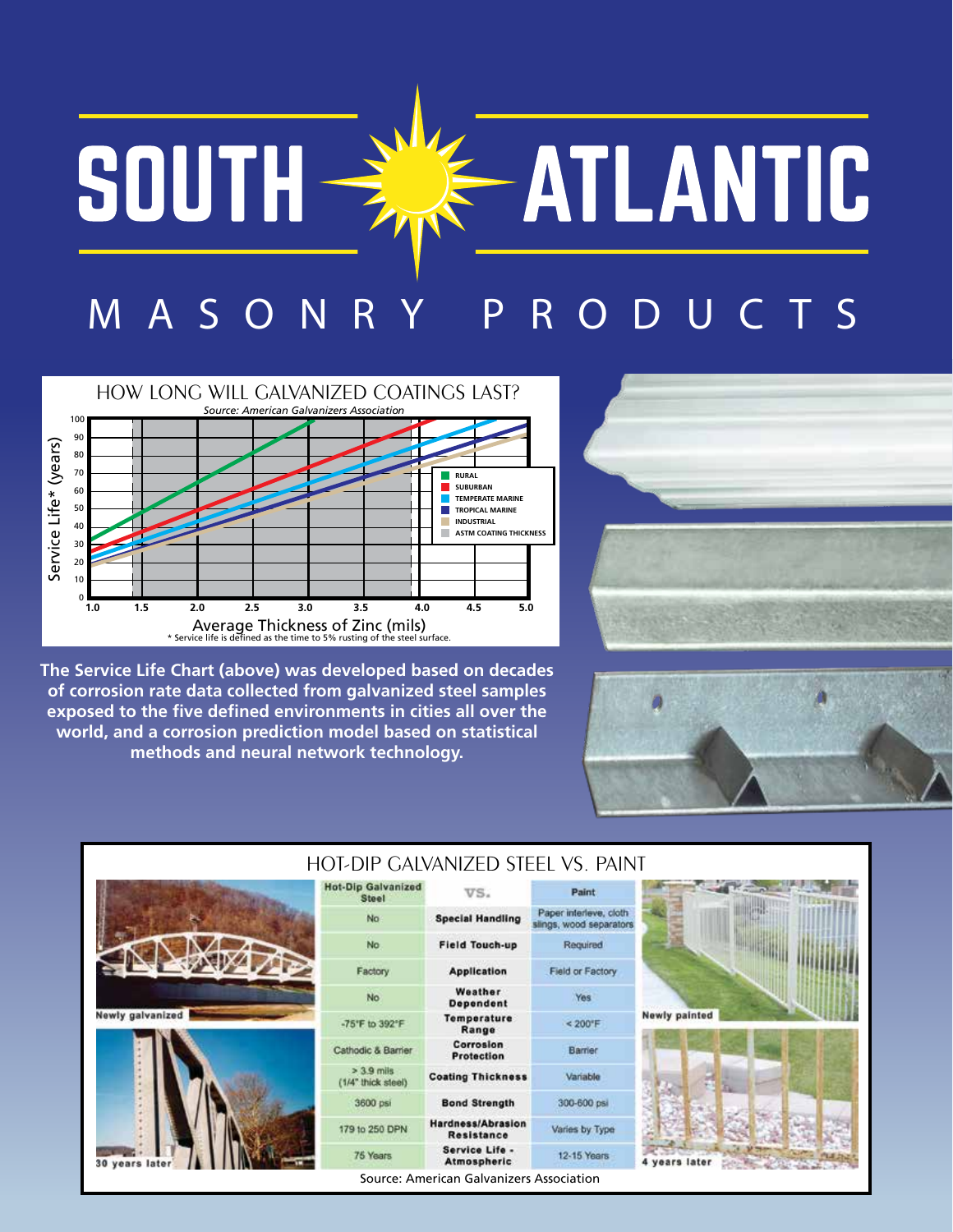*Galvanized angle lintels*

*Roll-formed brick lintels*

*Eave lintels*

HARRISON

*Lintel covers*

# LINTELS

#### GALVANIZED ANGLE LINTELS

The long life of galvanized steel angle lintels reduces the chances of costly rust jacking, a problem that occurs when lintel corrosion causes severe expansion cracking or shifting in brickwork.

Hot-dip galvanized steel has been used for nearly 200 years to resist corrosion in the most severe environments. The unique chemistry of zinc galvanizing chemically reacts in the presence of water to create rust resistance at the point of any surface damage.

South Atlantic's galvanizing process creates alloy layers that are harder than many base steels.

#### ANGLE IRON LINTELS

- Domestic A36 angle iron
- 3" x 3" x 3/16" through 6" x 4" x 3/8" (Other sizes available on request)
- Cut to your specific lengths with holes as requested
- Hot dip galvanized, primer coated, or bare.

#### ROLL-FORMED BRICK LINTELS

- Made from hot dip galvanized or primed U.S. steel
- Sizes in 14 gauge steel up to 48", and 10 gauge steel up to 96"
- Roll formed with two ribs for added strength

#### EAVE LINTELS

- 5" x 3-1/2" x 5/16 " angle with 9/16"holes and stops welded every 16 inches to give support to exterior masonry veneer on sloped roof construction
- Available in either galvanized or primed after fabrication
- Custom sizes available upon request

#### LINTEL COVERS

- For 3" & 3-1/2" angles in 5 brushed colors
- Covers for 3 " angle are only offered in white
- 25 10 foot sections per box

## WALL TIES

- Domestic steel, galvanized, 250 per box
- 22 & 28 gauge, 7/8" x 7" corrugated wall ties
- Straight or serrated edge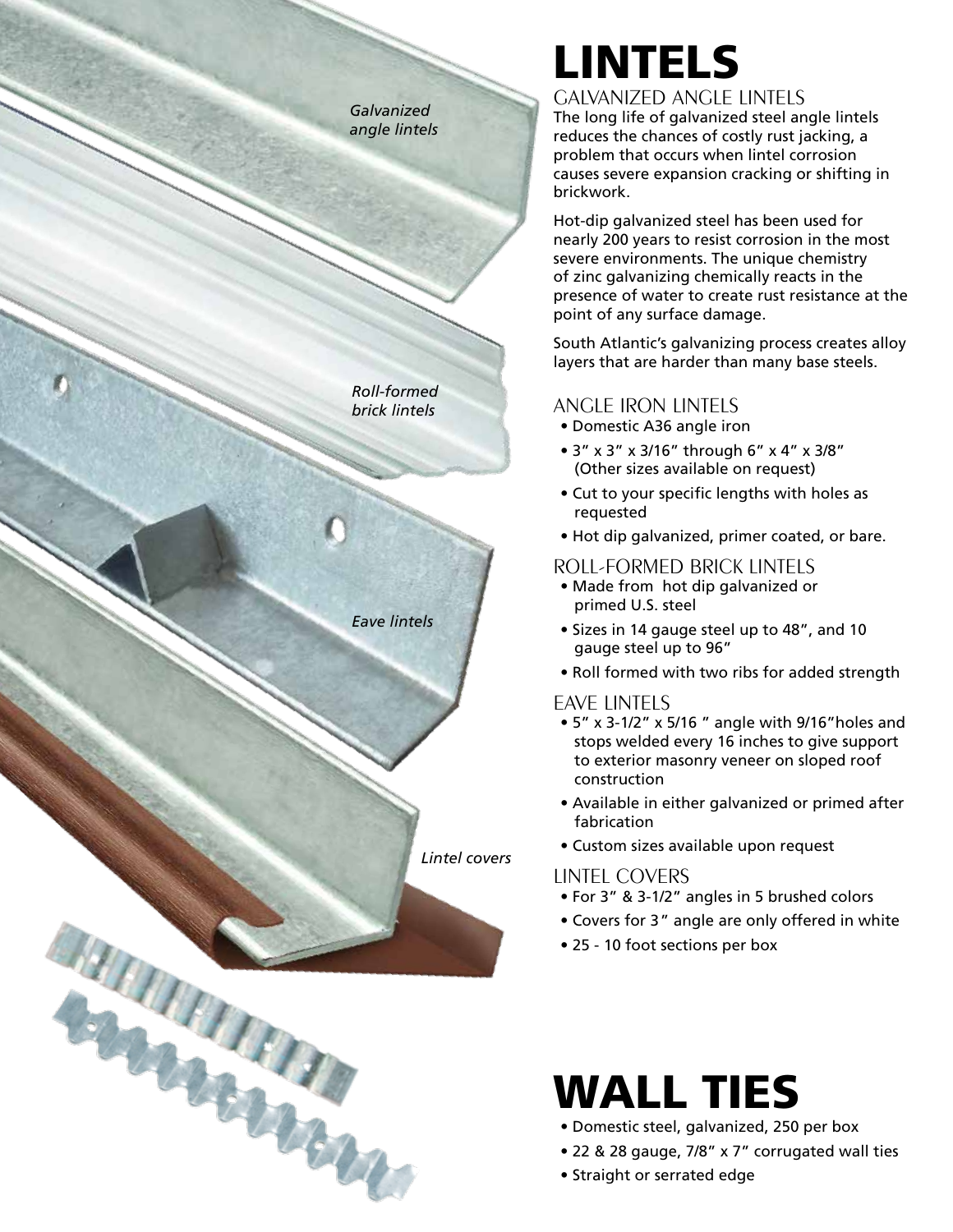# FASTENERS

#### ANCHOR BOLTS

- 1/2" and 3/8"anchor bolts from 8" through 18"
- Hot dip galvanized or plain
- Nut and washer included
- Manufactured in accordance with ASTM A307, grade C

#### NAILS

- 6d hot-dip galvanized common nails
- 8d hot-dip galvanized common nails, in smooth or ringed shank
- 1-1/2" hot-dip galvanized 11ga nails
- 2-1/2" hot-dip galvanized 11ga nails
- Cartons of 10 5lb boxes

#### LAG SCREWS

• 3/6" x 3" hot- dip galvanized with washer

SQUARE WASHERS

• 2" x 2" x 3/16" with slotted hole, plain or hot dip galvanized

# VENTILATION

#### WEEP TUBES

- 3/8" x 4" clear plastic
- 1,000 per box
- Bagged either 25 pc per bag or 100 pc per bag

#### MORTAR HALT™

- 100% recycled polyester fibers and water based resins
- Promotes positive airflow ventilation
- 3 thicknesses for .5", 1"and 2" wall cavity applications
- 10" x 5'
- 100 lf per (1.0, 2.0) box & 250 lf per (.50) box

#### SOFT CELL VENTS

- Standard grey
- 3.8" x 3-1/2" x 2 -5/8"
- 125 pc per box

#### HARD CELL VENTS

- Standard 3/8" x 3-3/8" x 2-1/2"
- Grey and clear
- Other colors and jumbo size available by special order

#### WATERPROOF FLASHING

- 20 mil poly in 12" or 16" widths
- 40 mil composite self-adhesive in 12" or 18" widths



*Anchor bolts*

*Nails*



*Hard cell vents*